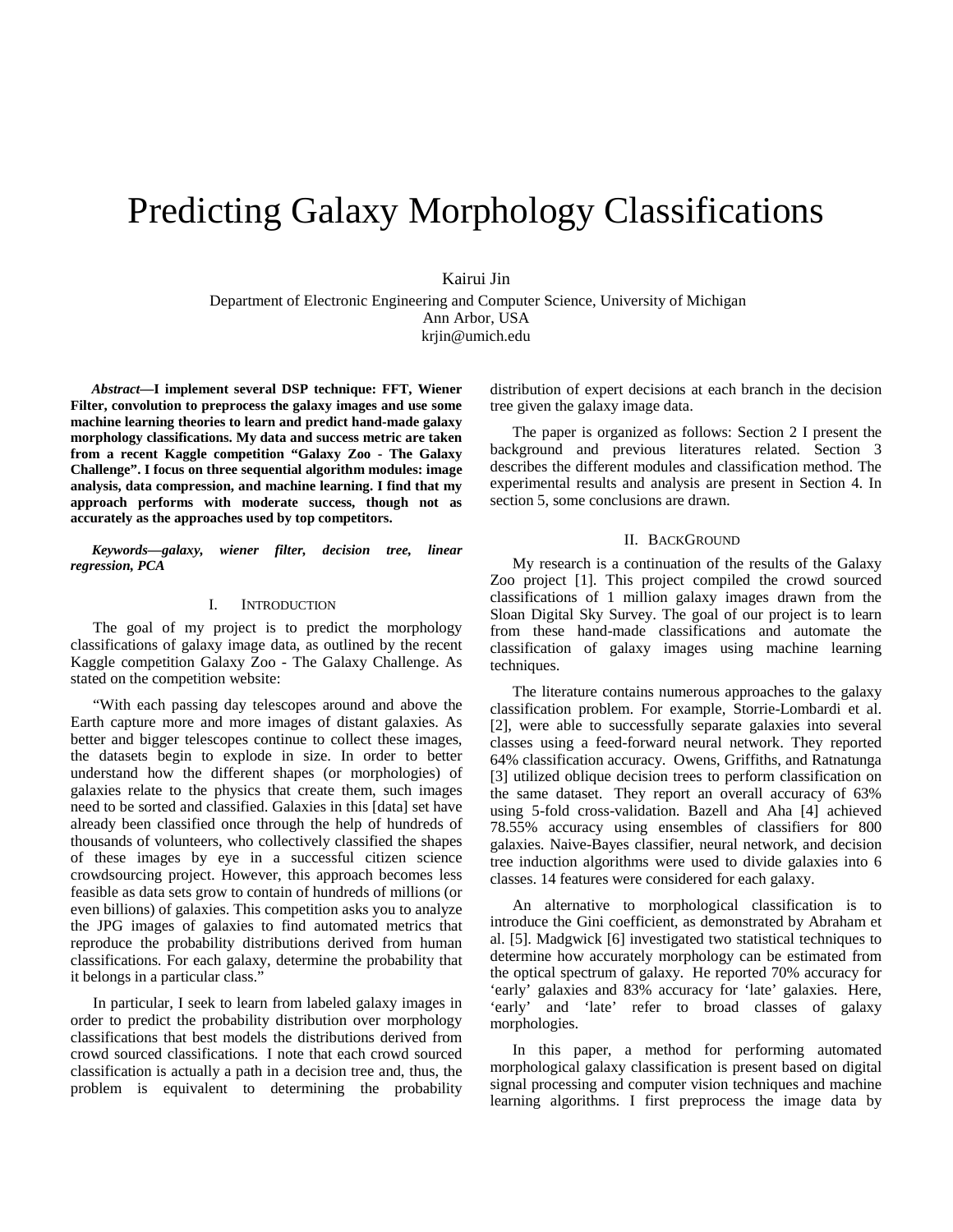cropping out the background and filter images, then use principal component analysis to further reduce the dimensionality. Then I apply linear regression on the projection coefficients of the principal components to predict the distribution of morphology classifications.

# III. PROPOSED APPROACH

The method of classification I present consists of three modules: Preprocessing Module, Data Compression Module and Regression Module. The method works as follows. It takes as input the galaxy images that are cropped, centered and rotated in the Preprocessing module. Then in the Data Compression Module, I reduce the dimension of the data based on the principal component analysis. The projection of the images onto the principal components gives the data input parameters for the regression module. Lastly, I construct the decision tree with 11 benchmarks. For each benchmark, four different regression algorithms are implemented. The next three sections would describe the details of these three modules.

#### *A. Image Analysis*

In this step, I retrieve the raw images from the dataset and then transform in such a way that we discard a great deal of non-essential data. I reduce the dimensionality of the data by cropping out background pixels which are not a part of the subject galaxy (recall that the images provided in the dataset have been centered on the target galaxy so we may consider only the pixels near the center of the image to classify the images). I also convert RGB values to grayscale. This reduced the input dimensions by a factor of 1/3. Afterwards, I remove the noise by adaptive filtering. I choose wiener filter to an image adaptively, tailoring itself to the local image variance. This approach often produces better results than linear filtering. The adaptive filter is more selective than a comparable linear filter, preserving edges and other high-frequency parts of an image. The wiener filter could also handle all preliminary computations and implements the filter for an input image. Through comparing to other filter, I figure out that wiener filter works best when the noise is constant-power ("white") additive noise, such as Gaussian noise.



Figure 1: Image Denoising operation

After removing the noise, we were able to further reduce the dimensionality of the data by cropping out background pixels that were not part of the subject galaxy. The subjects in each galaxy image had been centered prior to distribution for the competition and so we were then able to bypass the task of centering each subject. We found, through visual inspection of several dozen images, that the salient features of each galaxy were typically contained within the central 200\_200 pixels (of 424\_424 pixels total). Thus, to ignore irrelevant data in the images, I cropped out those pixels which fell outside of the central 200\_200 bound. I then scaled the cropped images down to 40\_40 pixels. The choice here was mainly a technical one, as memory constraints prevented us from allowing the scaled images to be much larger while still holding many of these images in memory.

In order to compute the desired rotation angles, we took the following approach. First, we scaled the 424×424 images down to 80×80. This step was taken to reduce the computational complexity of image rotation. Second, we generated an  $6400 \times$ 2 matrix, X, of 2-dimensional offsets corresponding to the offset of each pixel from the center of the image. We then created a  $6400\times1$  weight vector, W, where

$$
W_i = \frac{\exp\left(-(X_{i,1}^2 + X_{i,2}^2)/200\right)}{\sqrt{X_{i,1}^2 + X_{i,2}^2}}
$$

Note the resemblance of this weight to the normal distribution. Our choice of 200 for the denominator in the exponent implies that, all other factors equal, we expect about 95% of the weight to lie within 40 pixels from the center. The choice to consider the central 40×40 pixels corresponds, roughly, to our choice to maintain the central 200×200 pixels in the non-normalized case (compare 80×80 with 424×424). The factor in the denominator simply corrects for vector length, such that distance from the center does not affect weight beyond the Gaussian factor in the numerator. We then generate the weighted vectors,  $\overline{X}_{\overline{i}}$ , where

$$
\widehat{X_i} = X_i * W_i
$$

We may then take the first eigenvector v, of  $\widetilde{X}_i$  to determine the direction of greatest variance which, in turn, corresponds to the major axis of the galaxy. We may then rotate the image by  $-\arctan(v1/v2)$  to align the major axis with the x-axis, as desired. We then crop out those pixels which fall outside of the central 40×40 bound. Again, this roughly corresponds to the bounds observed for the non-normalized case. Examples of color desaturation and image rotation and scaling can be seen in Figure 2.



Figure 2: Image rotation normalization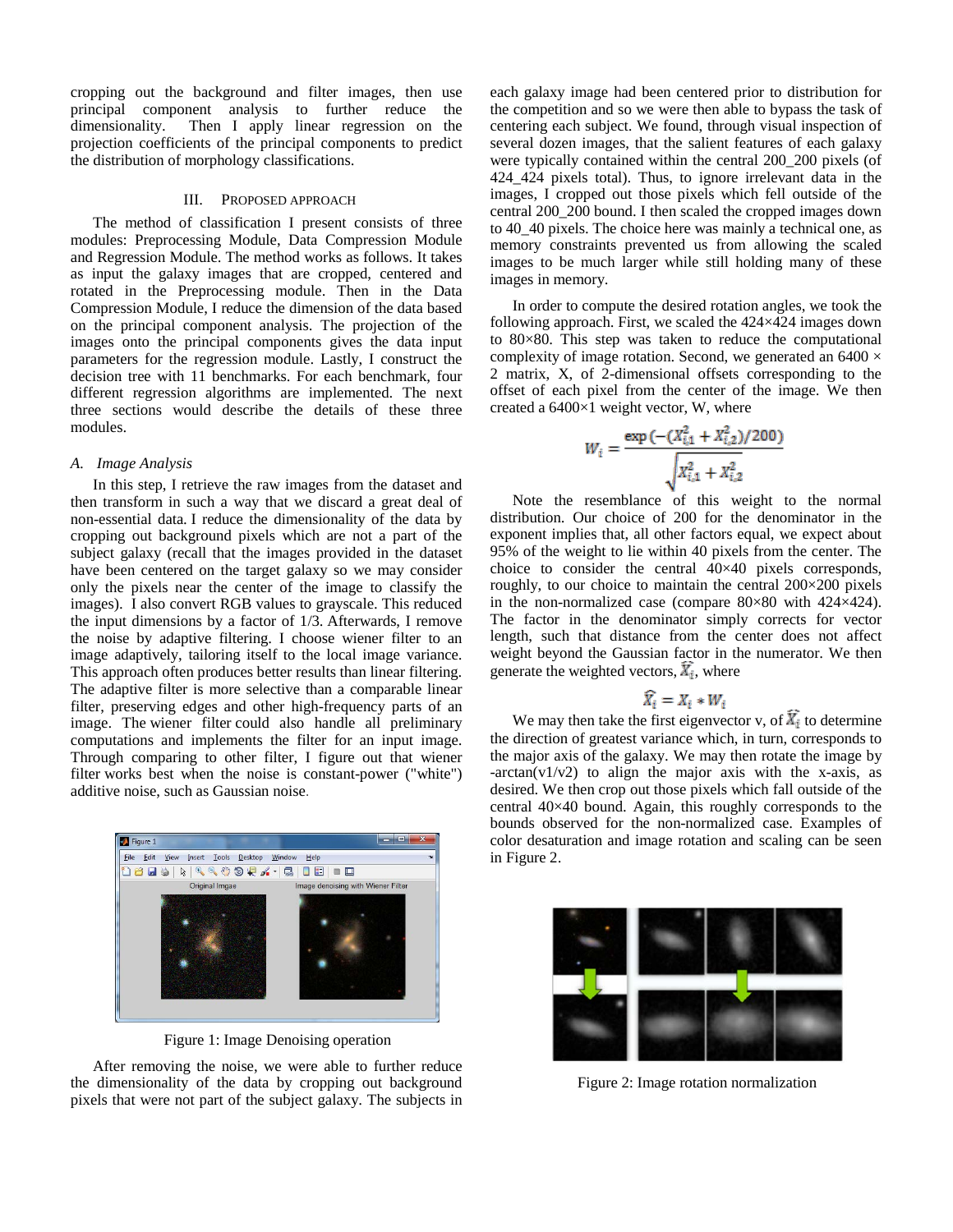## *B. Data Compression*

Once the raw image data has been transformed, as outlined above, we vectorize the resulting training images and apply principal component analysis to further reduce the dimensionality of the data. In particular, we compute the mean over input vectors, compute the covariance matrix of the meansubtracted vectors, and then retrieve the eigenvectors of the covariance matrix which have the greatest eigenvalues. Figure 3 below shows the drop-off for the first 50 eigenvalues on the training set. We see that maintaining the first 20 eigenvectors captures approximately 99% of the information and so we decided to maintain only the mean vector and the first 20 eigenvectors.



Figure 3. Eigenvalues of principal components.

## *C. Machine Learning*

Having transformed the original images into 40×40 images and then into 1600-dimensional vectors, we may subtract the mean computed in the data compression module and then project the centered vectors onto the 20 principal components. In this way, we transform each image into a vector of 20 projection coefficient which we may use, along with the labeled solutions, to train and evaluate the machine learning technique.

We apply this technique to each task separately. The tasks, including the number of responses for each, are listed in Table 1.

| Task | Question                                     | Responses           | Next         |
|------|----------------------------------------------|---------------------|--------------|
| 01   | Is the galaxy simply smooth                  | smooth              | 07           |
|      | and rounded, with no sign of                 | features or disk    | 02           |
|      | a disk?                                      | star or artifact    | end          |
| 02   | Could this be a disk viewed                  | yes                 | 09           |
|      | $edge-on?$                                   | no                  | 03           |
| 03   | Is there a sign of a bar                     | yes                 | 04           |
|      | feature through the centre<br>of the galaxy? | no                  | 04           |
| 04   | Is there any sign of a                       | yes                 | 10           |
|      | spiral arm pattern?                          | $\mathbf{no}$       | 05           |
| 05   | How prominent is the                         | no bulge            | 06           |
|      | central bulge, compared                      | just noticeable     | 06           |
|      | with the rest of the galaxy?                 | obvious             | 06           |
|      |                                              | dominant            | 06           |
| 06   | Is there anything odd?                       | yes                 | 08           |
|      |                                              | no                  | $_{\rm end}$ |
| 07   | How rounded is it?                           | completely round    | 06           |
|      |                                              | in between          | 06           |
|      |                                              | cigar-shaped        | 06           |
| 08   | Is the odd feature a ring,                   | ring                | end          |
|      | or is the galaxy disturbed                   | lens or arc         | end          |
|      | or irregular?                                | disturbed           | end          |
|      |                                              | irregular           | end          |
|      |                                              | other               | end          |
|      |                                              | merger<br>dust lane | end<br>end   |
| 09   | Does the galaxy have a                       | rounded             | 06           |
|      | bulge at its centre? If                      | boxy                | 06           |
|      | so, what shape?                              | no bulge            | 06           |
| 10   | How tightly wound do the                     | tight               | 11           |
|      | spiral arms appear?                          | medium              | 11           |
|      |                                              | loose               | 11           |
| 11   | How many spiral arms                         | 1                   | 05           |
|      | are there?                                   | $\overline{2}$      | 05           |
|      |                                              | 3                   | 05           |
|      |                                              | 4                   | 05           |
|      |                                              | more than four      | 05           |
|      |                                              | can't tell          | 05           |

Table 1. The decision tree, comprising 11 tasks and 37 responses.[8]



Figure 4. Flowchart of the classification tasks, beginning at the top center. [8]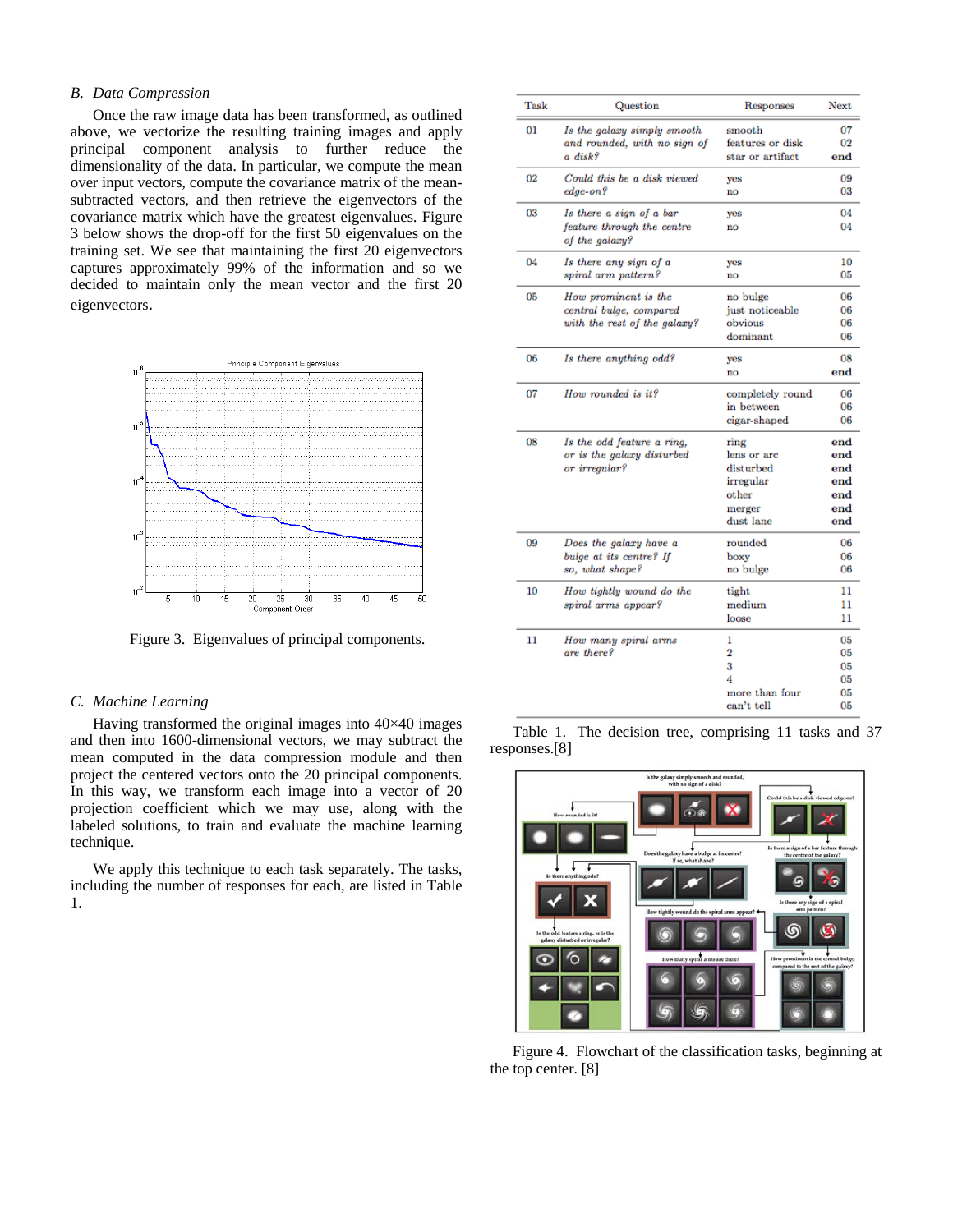#### IV. EXPERIMENTS, RESULTS AND ANALYSIS

## *A. Data*

Our data is obtained from Kaggle's website [8]. It contains a collection of 61578 galaxy images along with a file containing solution vectors for each image. We have artificially split this data set into a training set, validation set, and test set, with a 50/25/25 share, respectively. We note that the images within the data set have been centered on the subject galaxies and so detecting galaxies within these images in not part of the problem scope. The solution vectors for each image have been taken as the sample average of manual galaxy classifications. Each sample is the result of a specific path down a decision tree, described in Table 1 and shown in Figure 1 below, taken directly from the Kaggle competition web page[9]. Each galaxy has been classified by multiple individuals, resulting in multiple paths along the decision tree. These paths generate probabilities for reaching each node. For example, if 25% of respondents chose response 1 of task 1, then those respondents would follow the tree to task 7. If 50% of respondents then chose response 1 of task 7, then the entry in the solution vector for task 7.1 would be  $25\% * 50\% = 12.5\%$ . The marginal distribution at each branch can easily be computed by normalizing over all responses for that branch. This method of cumulatively multiplying probabilities applies for every task branch, as mapped by the figure 1. The exception to this process is task 6, where responses 6.1 and 6.2 have been normalized to sum to 1. Since task 1 is at the top of the decision tree, the sum of probabilities over responses will sum to 1. For the remaining tasks, the sum of probabilities over responses will typically sum to less than 1.

#### *B. Experiments and Results*

The performance of each algorithm is based on the root mean squared error (RMSE) of the difference between the solution matrix and the predicted solutions. That is, for N observations and L target vector dimensions, we compute

RMSE = 
$$
\sqrt{\frac{1}{NL} \sum_{i=1}^{N} \sum_{j=1}^{L} (Y_{i,j} - \bar{Y}_{i,j})^2}
$$

This matches the evaluation criteria of the Kaggle competition. For linear regression, we trained the weights once with non-rotated pre-processed training images and once with rotated pre-processed training images. In the non-rotated case, we achieved an RMSE of 0.1541 over the validation set. In the rotated case, we achieved an RMSE of 0.1437.

#### *C. Analysis*

We found that wiener filter and rotation normalization during the image analysis module greatly improved performance. The mean and first 8 eigenvector images for the non-normalized and normalized settings are shown in Figure 4 and Figure 5, respectively. Looking at the qualitative properties of these images, we may infer two things. First, it appears that our initial choice to focus on the central 200×200 pixels was a good one, since the salient regions of the images seem to end at or near the boundary of the image. Second, we can see why linear regression might perform poorly in the non-rotated case. Consider "PC2" and "PC3" in Figure 5. We might expect the projections of an elliptical galaxy image onto these eigenvectors to be sinusoidal as a function of rotation angle of the image. Thus, a pure linear model might not be able to capture such a relationship.

I believe that, overall, my methods were moderately successful. I compare to a simple benchmark and the winning solution from the competition. The so-called 'central pixel' benchmark simply trains a linear model on the RGB values of the center pixel of the training image set. This simple approach manages to achieve an RMSE of 0.16235. The winning solution [12], using convolutional neural networks and a number of other techniques was able to achieve an RMSE of 0.07567. It is notable that the best-known solution and the simple central pixel benchmark differ in RMSE by less than 0.1 (corresponding to 10%). If our best benchmark solution of 0.1289 is accurate for the full test set, then our solution ranks in the 55th percentile, hence our appraisal of moderate success.

#### V. CONCLUSION

Between our own results and the results of the Kaggle competition, we found that neural network techniques performed best for this problem. Given more time and better understanding of how to implement the algorithms in such a way as to avoid excessive memory requirements, we would like to explore more neural network architectures and train/test on the complete data set. Competition winners also avoided the loss compression techniques of our image analysis module. It would be worthwhile to explore the performance gains by retaining image color and resolution. Given the information content of the 20 principal components, we might be able to approach optimal accuracy while simultaneously reducing computational cost. The initial motivation for the Kaggle competition was to automate the process of galaxy classification. It would be interesting to research a confidencebased model, as opposed to attempting to match crowd-sourced distribution. Such a system might employ one of our comparatively fast techniques to generate an initial assignment and confidence level. Low confidence levels may trigger the algorithm to delegate the galaxy image to a more sophisticated and computationally-intensive algorithm to increase precision. Such a design would certainly be practical for processing data sets with billions of galaxy images.



Figure 5. Non-rotated mean and eigenvalues